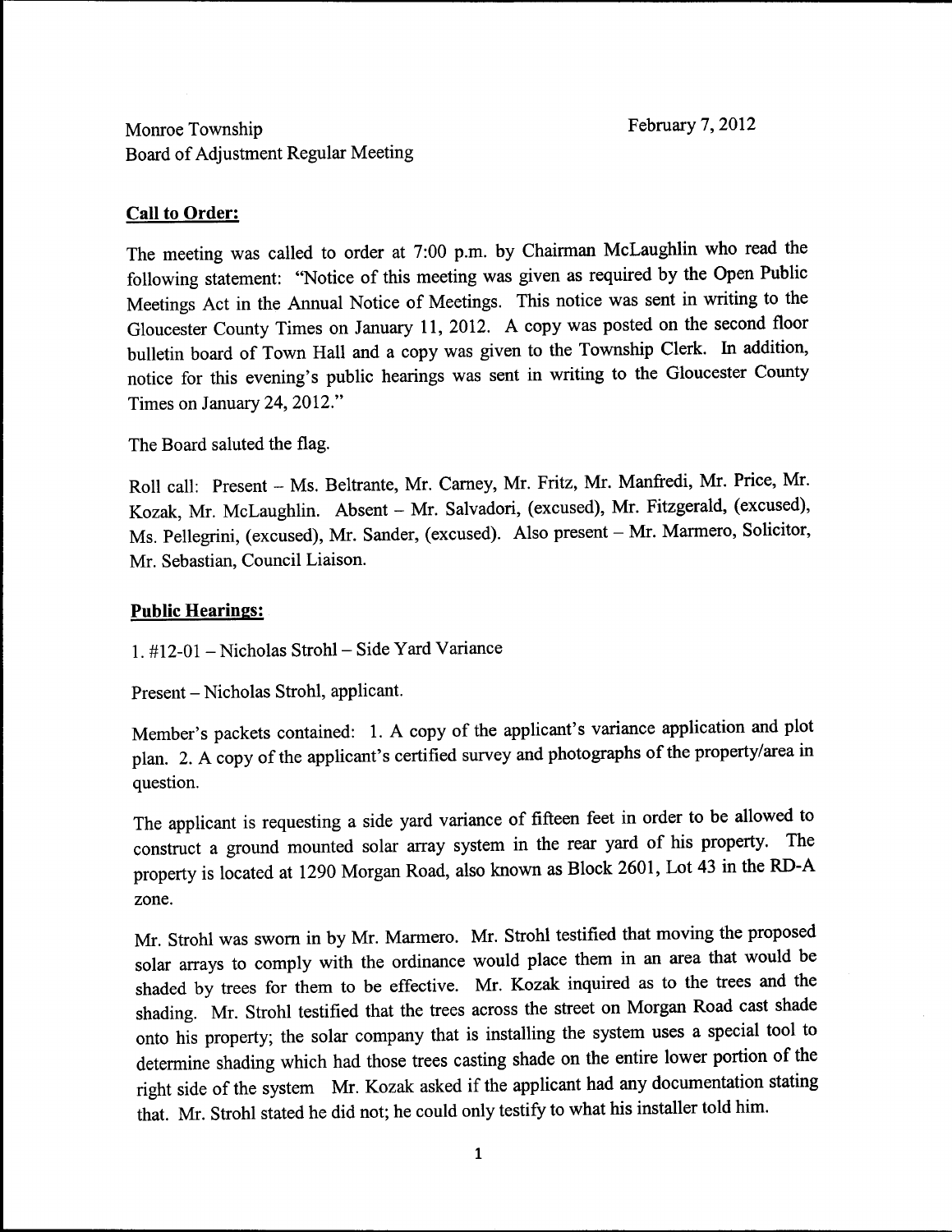February 7, 2012

Monroe Township Board of Adjustment Regular Meeting

## Public Hearings: (continued)

1.  $\text{\#01-12}$  – Nicholas Strohl (continued)

Mr. Kozak stated his concern that Mr. Strohl had an above ground swimming pool without the proper security fencing and that he did not receive a permit to install the pool. Mr. Strohl testified that he was not aware he needed <sup>a</sup> permit for an above the ground pool since it can be removed. He stated that he would get the required permit for the pool. Mr. McLaughlin asked if the installer suggested the location for the solar arrays. Mr. Strohl testified that they did. He also stated that it is proposed in the best place possible because of the shading but also because if they move it to comply with the ordinance it would be right in the middle of their yard and they would like to keep that area open for their personal use

Motion passed to open the hearing to the public. There being none, motion passed to close the hearing to the public.

Mr. Strohl asked, if approved, how soon he would be able to submit for permits. Mrs. Farrell stated that, if approved or denied, the resolution will be memorialized at the February 21, 2012 meeting. She would then forward a copy of that resolution to the Zoning Office and, if approved, he will be able to apply for his permits.

Motion by Mr. Price, seconded by Mr. Carney to grant the side yard variance of fifteen feet to allow for a five foot side yard where twenty feet is required. Roll call vote:  $Ayes-Mr$ . Price, Mr. Carney, Ms. Beltrante, Mr. Fritz, Mr. Manfredi, Mr. Kozak, Mr. McLaughlin.  $Nays - Zero.$  Abstentions  $- Zero.$ 

2. #12-02 - Mark Lucier - Side Yard, Front Yard, & Height Variances

Present – Mark Lucier, applicant.

Member's packets contained: 1. A copy of the applicant's variance application. 2. A copy of the certified survey showing existing conditions as well as copies showing proposed changes, photographs of the property.

The applicant is requesting front and side yard variances in order to be allowed to construct a three story addition to the existing home. In addition, he would like to construct an addition to the existing detached garage which would require <sup>a</sup>height variance of six feet The property is located at 215 Church Street, also known as Block 11803, Lot 2, in the RG-40 zone.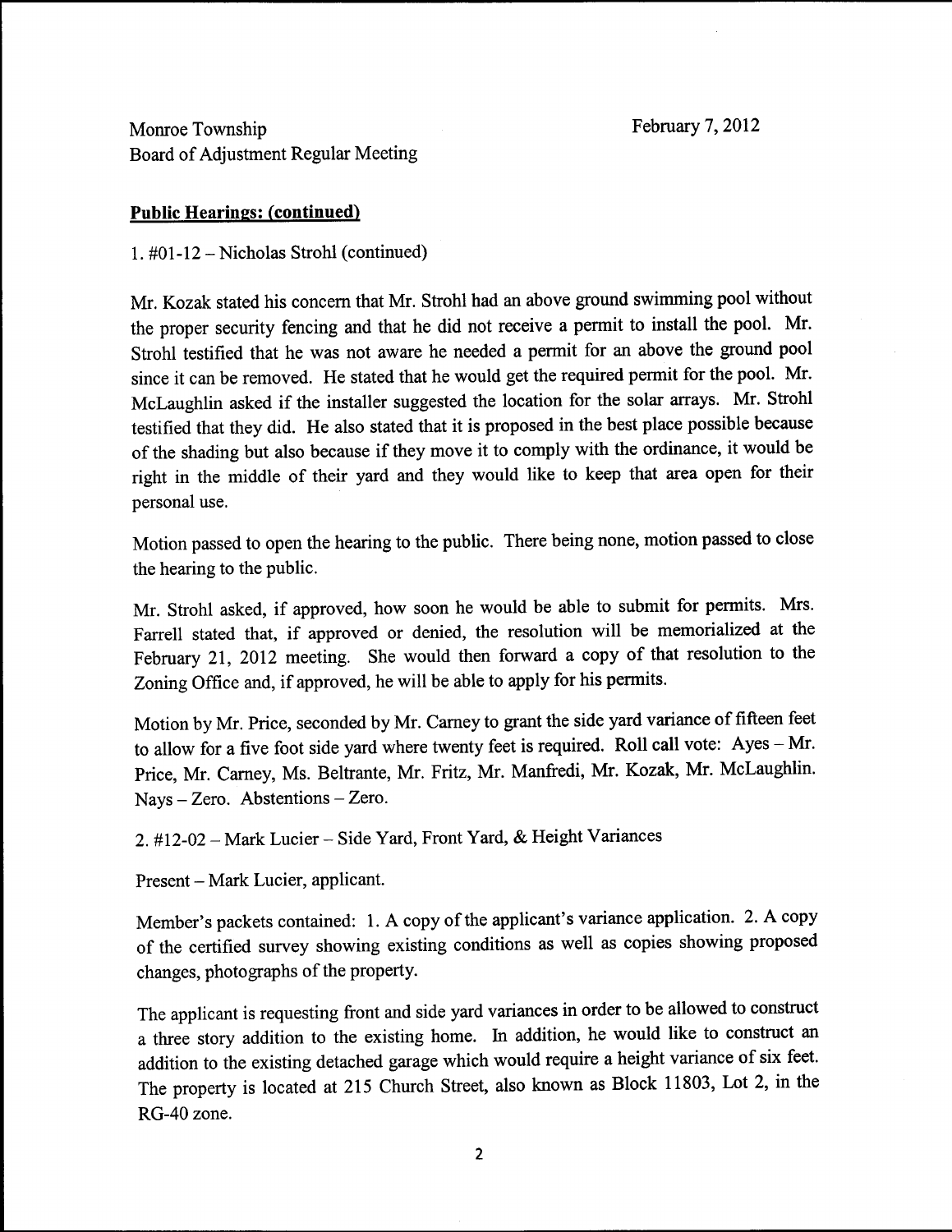# Monroe Township Board of Adjustment Regular Meeting

### Public Hearings: (continued)

Mr. Lucier was sworn in by Mr. Marmero. Mr. Lucier stated that he had to tear down the existing porch on his house because of storm damage. He would like to put an addition on the side of the house and rebuild the porch. The side of the addition will match up with the existing house; however he would like to extend the front of the addition out twenty-five feet which will require a lot frontage variance of two feet. With regard to the garage, it also sustained storm damage. It currently sits on the property line so he would like to put an addition on the top. The existing garage is ten foot in height and after the proposed addition is added will be twenty four feet from grade to the ridge which will require <sup>a</sup> height variance of six feet. Mr. Lucier testified that the second floor of the garage will be used for storage only and not for occupancy

Mr. Sebastian questioned whether both side yards will need a variance since the side for the proposed addition is only a little over six feet from the side yard, where ten is required. It is a pre existing non conforming condition but it should be reaffirmed with the variance The other side yard is also a pre existing condition with regard to the garage but both side yard variances should be considered. Mr. Fritz inquired as to whether the addition to the house will affect the water or sewer lines. Mr. Lucier stated that the foundation for the addition may intersect with the sewer lines but he will have it marked out and move the lines accordingly if necessary. Mr. Fritz asked if the Board could place a condition on any approval that the addition to the garage cannot be used for occupancy. Mr. Marmero stated the Board could place that condition on any approval granted and it would be included in the resolution

Motion passed to open the hearing to the public. There being none, motion passed to close the hearing to the public

Motion by Mr. Fritz, seconded by Mr. Price to grant the two side yard variances, the front yard setback variance, and the height variance. Roll call vote:  $Ayes-Mr$ . Fritz, Mr. Price, Ms. Beltrante, Mr. Carney, Mr. Manfredi, Mr. Kozak, Mr. McLaughlin. Nays - Zero.  $Abstentions - Zero.$ 

### Public Portion

Motion passed to open the meeting to the public